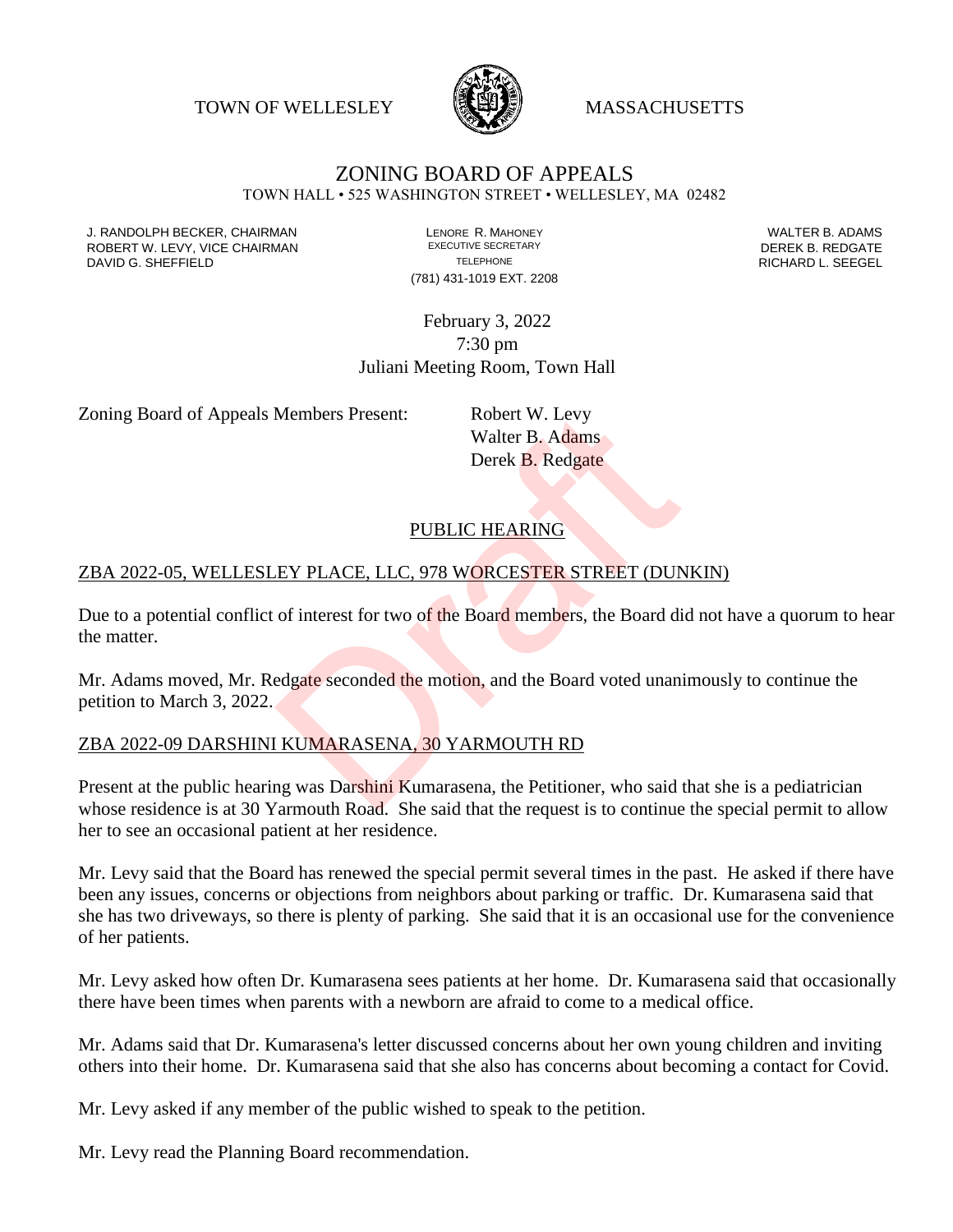Mr. Adams moved, Mr. Redgate seconded the motion, and the Board voted unanimously to grant renewal of the special permit, subject to the same terms and conditions in effect.

#### ZBA 2022-10, CHRISTIAN REIMER, 82 WELLESLEY AVENUE

Present at the public hearing were Christian and Nadia Reimer, the Petitioner.

Mr. Reimer said that the plan is to extend a deck behind the house. He said that the property used to be split, so there are two houses on the lot, which is why the lot is undersized for Zoning purposes. He said that there is a shared driveway between the houses and parking is behind the house. He said that access from the kitchen opens onto a small staircase that goes down to the parking lot. He said that there is no convenient way to access the back yard. He said that access goes immediately onto the parking lot or the shared driveway. He said that the proposal is to extend the back deck behind the house so that the staircase can go down next to the parking lot, allowing for connection to the yard. He said that the proposed deck will be approximately 9 feet deep, which will provide some living space. He said that they discussed their plans with the neighbors. He said that because of the shared driveway, the existing deck is too close to the property line, as is the entire house. He said that the lot is undersized for the district. He said that the proposed deck will be behind the house and will not be more nonconforming.

Mr. Levy said that this matter is before the Board because the lot is just over 7,000 square feet in an SR 10 district and the setbacks do not meet the current Zoning requirements. He said that the petition requires a special permit and a finding that the proposed structure will not be substantially more detrimental to the neighborhood than the existing conditions. In that because of the shared driveway, the existing decire house. He said that the lot is undersized for the dist<br>ind the house and will not be more nonconforming.<br>tter is before the Board because the lot is just over 7,0

Mr. Levy said that the plans that were submitted are confusing. Mr. Reimer said that the plan is to make the deck look like it is seamlessly connected to the house. He said that they will paint it the same way as the house. He said that their concern is safety and that they have a fence able yard and small deck that they can use.

Mr. Levy said that the Board needs to see the dimensions from the proposed structures to the side property line. Mr. Reimer said that the deck will not extend further to the side.

Mr. Adams confirmed that there are two separate lots that share a driveway. He asked if an easement existed before the Reimers purchased the property. He asked if it is an irrevocable right of way. Mr. Reimer said that, as far as they know, that is the case. He said that the driveway is fully on the neighbor's property and the parking lot is on the Reimer's property. Mr. Adams said that it does not seem to be unreasonable to build the deck at the current distance from the property line. He said that the plot plan does not show the dimension of the right of way. He said that it did not appear that even with the deck at 2.1 feet from the property line, that there will be any inconvenience to the neighbor.

Mr. Levy said that the deck is currently 2.1 feet from the side lot line. He said that the proposed structure will be at the same setback. Mr. Redgate said that the lot line is not parallel to the house. He said that the setback will be less nonconforming. Mr. Adams said that the furthest rear extension of the deck will be 6.3 feet from the property line. He said that they will be pulling it back as far as they can while allowing access to the driveway.

Mr. Levy asked if the proposed deck will be similar to the existing deck. Mr. Reimer said that they want to build the deck with the same siding as the house. He said that it will be the same height. He said that underneath the deck will be for storage, with no foundation.

Mr. Levy asked if any member of the public wished to speak to the petition.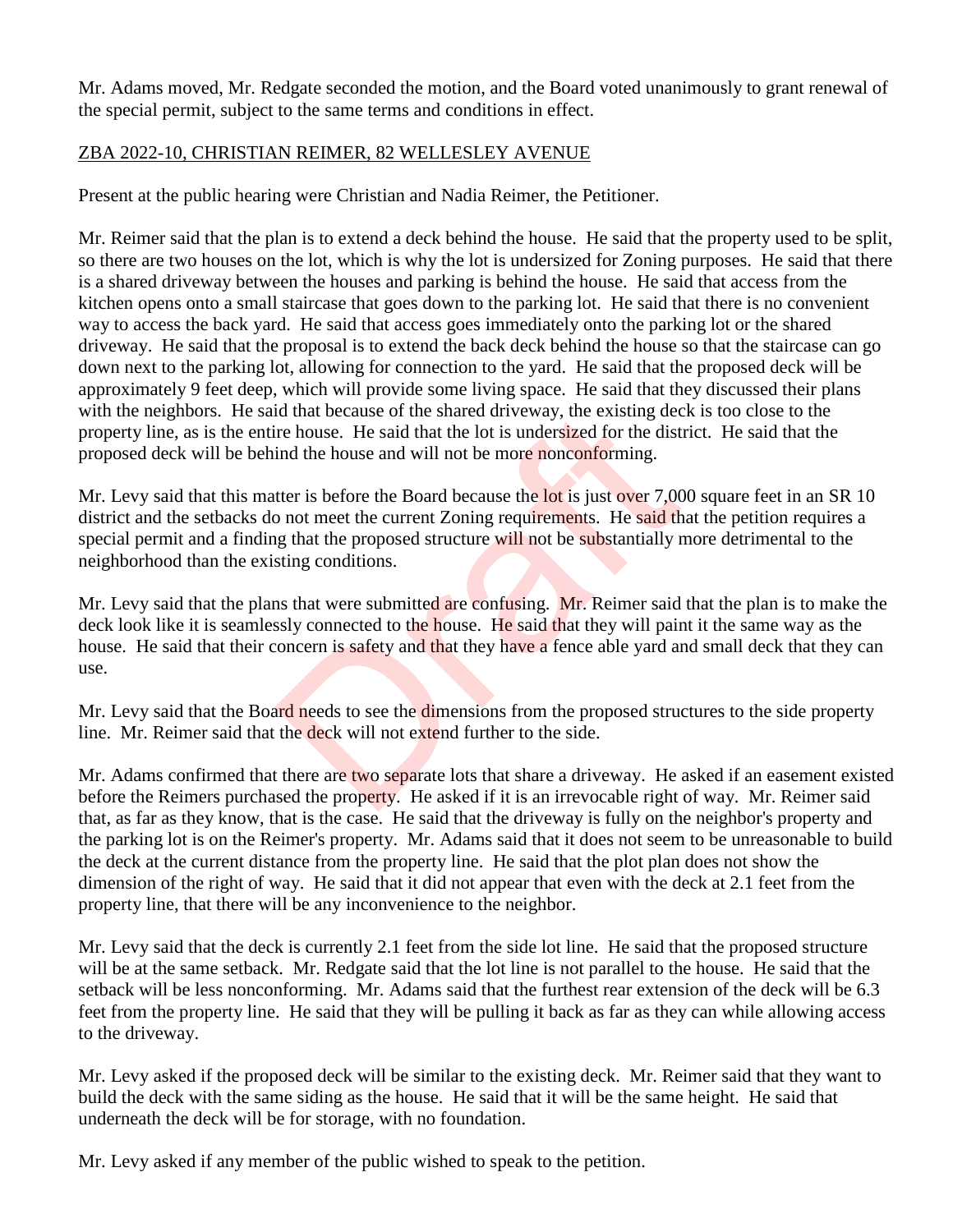Kevin Coakley, 80 Wellesley Avenue, said that he and his wife are neighbors to the Reimers. He said that they do not object to this project. He said that it does not change the access, does not impede, and improves the Reimers' quality of life. Mr. Redgate confirmed that Mr. Coakley is the neighbor on the shared driveway side of the house.

Mr. Levy read the Planning Board recommendation.

Mr. Redgate moved, Mr. Adams seconded the motion, and the Board voted unanimously to approve a special permit and make a finding that the proposed structure shall not be substantially more detrimental to the neighborhood than the existing nonconforming structure, noting that the existing side yard setback on the west side is 2.6 feet and the deck will be 2.1 feet. Mr. Reimer said that the proposed will just connect with the existing deck and will not go deeper into the setback. Mr. Redgate said that the setback will change because the lot line is not straight.

#### ZBA 2022-11, TOWN OF WELLESLEY SCHOOL DEPARTMENT AND FACILITIES MAINTENANCE DEPARTMENT, 50 KINGSBURY STREET (WMS PARKING LOT)

Mr. Levy said that the Board will open the matter and continue it to March 3, 2022.

Mr. Adams moved, Mr. Redgate seconded the motion, and the Board voted unanimously to continue the petition to March 3, 2022.

# ZBA 2022-12, WEI CHAO GUAN, 26 WOODRIDGE ROAD

Present at the public hearing was Wei Chao Guan, the Petitioner, who said that they bought the house last year. He said that the house had not been lived in for two years and there was a lot of damage to the house. He said that they decided to tear the house down and build a new house that will meet all setback requirements.

Mr. Levy said that the property is located in an SR 20 District and the lot is undersized at 12,000 square feet. He said that it is a corner lot and the left setback of the existing home is nonconforming. He said that the proposed house will meet the setback requirements, subject to the 500 Foot Rule. He said that the Board's analysis is whether the massing and size will be substantially more detrimental to the neighborhood than the current structure. He said that TLAG will be 5,278 square feet, which is under the threshold in a 20,000 square foot Single Residence District. **SBURY STREET (WMS PARKING LOT)**<br>and will open the matter and continue it to March 3, 202<br>edgate seconded the motion, and the Board voted unan<br>O GUAN, 26 WOODRIDGE ROAD<br>mg was Wei Chao Guan, the Petitioner, who said that t

Mr. Adams said that the existing and proposed plot plans were at different scales. He said that it makes the larger house look smaller or at least the same size as the previous house. He said that it appears that one of the plans was cut off. He said that the way that the plot plans were presented minimizes the significant increase in the size of the house.

Mr. Adams said that he did not think that the design of the house presents well. He said that it has large flat facades. He said that it is a long and narrow house. He said that the front and the back present as big, wide, and imposing. He said that the design did not minimize the impact of the size of the house on others. He asked about the number of bedrooms. Mr. Guan said that there will be five bedrooms. He said that there will be no third floor.

Mr. Adams asked about the stairs that go up to an intermediate landing, as shown on Plan A2.2. He said that there appears to be a handrail on the second floor that blocks off part of the staircase to the right. Mr. Guan said that two sets of stairs go up to the landing and one set goes up to the second floor.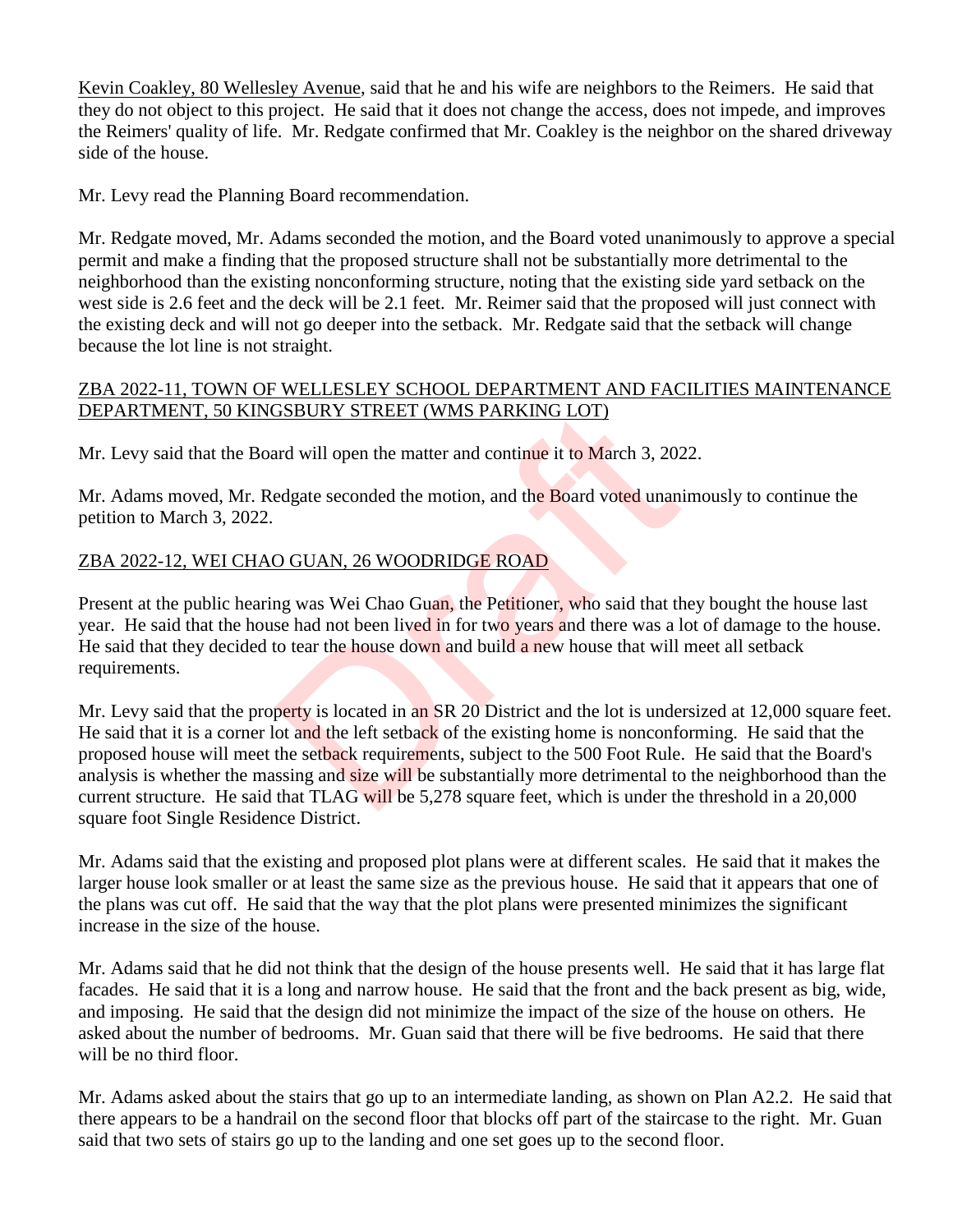Mr. Levy asked if this will be a spec house. Mr. Guan said that they will try to move in. Mr. Adams confirmed that the Petitioner found that the existing house is not suitable for rehabilitation and that it is more efficient to build a new house. Mr. Guan said that he originally thought that he would fix the house but he found that there was a lot of damage. He submitted photographs.

Mr. Levy asked if the Historical Commission reviewed the project for Demolition Delay. He said that the Board would not be granting any relief for that.

Mr. Levy said that the plan shows that the driveway will be moved from Woodridge Road to Dewing Path. He said that there was no dimension shown for the distance from the driveway to the corner. He said that the town has regulations for how close a driveway can be to a corner. He said that the Petitioner will need a permit from the Department of Public Works. He said that the Board would not be granting any relief for that.

Mr. Adams said that the plot plan for the existing house shows an attached garage. Mr. Guan said that there is one garage at the front on the left side and one in the back. Mr. Redgate said that the garage at the back is under a porch. He said that there is no driveway. Mr. Adams confirmed that access is by driving on the grass.

Mr. Levy asked if there are any provisions for dealing with roof runoff. He said that it is not shown on the plans and this is a larger house. He said that the Board will need to see an engineered plan that shows how roof runoff will be handled. Mr. Redgate said that this is a unique site where runoff flows from Woodridge Road towards Dewing Path.

Mr. Redgate said that even though this project will not be subject to Large House Review (LHR), the impacts to this small lot warrant similar documents as LHR for the Board to review to prove that it will not be substantially more detrimental to the neighborhood. He said that, in addition to reviewing the architecture, there should be an engineered drainage plan that would minimize the size of the driveway and a landscaping plan. He said that the Board will need to see a better calculation of height to show that it meets Zoning. He said that a height from average grade calculation is required. It there is no driveway. Mr. Adams confirmed that acc<br>
e any provisions for dealing with roof runoff. He said<br>
ouse. He said that the Board will need to see an engine<br>
d. Mr. Redgate said that this is a unique site where r

Mr. Levy said that the town bylaw has a 500 Foot Rule. He said that the Board will not be granting relief for that.

Mr. Levy asked if any member of the **public** wished to speak to the petition.

Mr. Levy read the Planning Board recommendation.

Mr. Adams said that the gable on the right side seems out of place. He urged the Petitioner to have the architect consider other ways to break up the mass of the front. He said that it is a wide and narrow house where the front and the back present a big flat surface with not much variation, especially at the back. He asked that the Petitioner ask the land surveyor to produce existing and proposed plot plans using the same scale. Mr. Levy asked that the pages be printed in landscape rather than portrait.

Mr. Levy said that there are a number of issues that the Board would like to see addressed before it takes a vote on the matter. He said that the existing and proposed plot plans that were submitted are of different scales, which makes them hard to compare. He said that the Petitioner should look at the town's regulations for how close the driveway can be to the intersection and the 500 Foot Rule. He said that the Board would like to see revised architectural plans, a landscape plan and a drainage plan. He asked that the Petitioner consider building a smaller house. He said that the proposed house is too big for the lot. He said that it does fit under the TLAG threshold but it is a 12,000 square foot lot in an SR 20 District. He asked that the Petitioner consider scaling it back because the feeling of the Board is that the house is too big. Mr. Redgate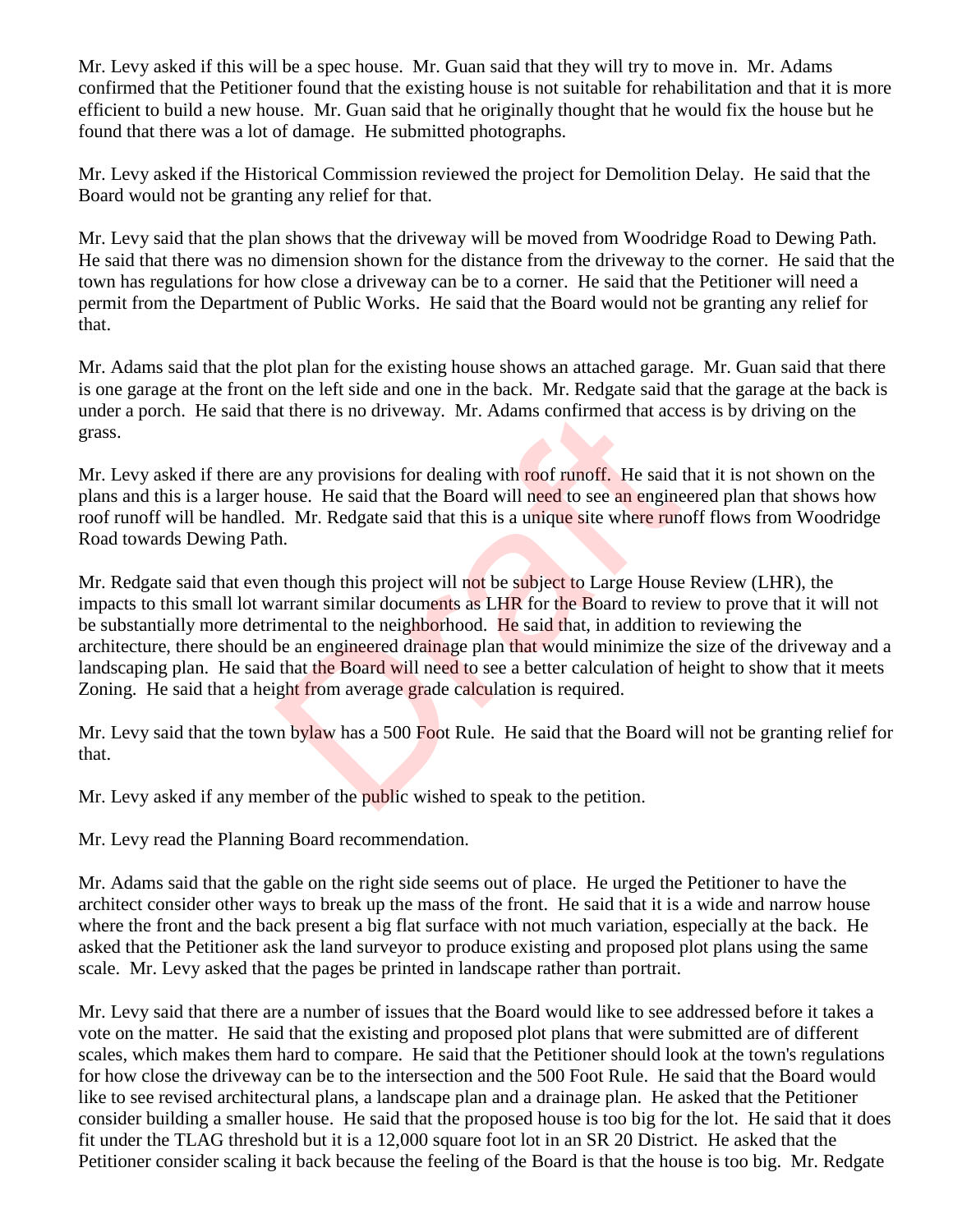said that the Petitioner might consider a TLAG for an SR 15 District, as that might be more appropriate for the lot size.

Mr. Levy asked if the Petitioner spoke with the neighbors about the plans. Mr. Adams said that is something that the Board urges people to do.

Mr. Adams moved, Mr. Redgate seconded the motion, and the Board voted unanimously to continue the petition to April 7, 2022.

#### ZBA 2022-13, YU JIANG & MISI HUANG, 30 COMEAU STREET

Present at the public hearing were David Himmelberger, Esq., and Yu Jiang, the Petitioner.

Mr. Himmelberger said that the request is for a variance to construct an addition to a pre-existing nonconforming dwelling. He said that it is an unusually shaped lot in that it is almost a triangle that is situated between Comeau Street, Wellesley Avenue and the town's aqueduct. He said that the house is on a 9,225 square foot lot in an SR 15 District, with a left side yard setback of 20 feet that abuts the Sudbury Aqueduct and two front setbacks at 26.3 feet and 29.6 feet. He said that the proposed addition on the left side of the house will add 177 square feet into the left side yard setback, with a resulting setback of 10.3 feet from the Sudbury Aqueduct. He said that the home will retain its existing building height of 32.5 feet, TLAG will increase from 2,974 square feet to 3,519 square feet, and lot coverage will increase from 945 square feet, or 10.2 percent, to 1,173 square feet, or 12.7 percent. He said that the variance is requested due to the unusual triangular shape of the lot that has two front setbacks. He said that, according to the town's GIS Mapping, the Sudbury Aqueduct is approximately 92 feet wide with a walking path down the middle. He said that the nearest point from the path to the Petitioner's property line is 47 feet, and if permitted to build out an additional ten feet will result in a setback from the town trail of approximately 57 feet. He said that they believe that the requested relief may be granted without substantial detriment to the public good, and without nullifying or substantially derogating from the intent or purpose of the Zoning Bylaw. He said that the Planning Board had a critical comment about the location of exterior stairs that, as originally shown, further extend into the setback. He said that based on that comment, the stairs were flipped 90 degrees to the rear where they would not be substantially in the setback. He said that he submitted the alternate plans. He said that he did not submit a new plot plan because the 10.3 feet dimension was measured to the corner of the house, not the stairs. He said that the stairs will now not be within 10 feet of public land. SR 15 District, with a left side yard setback of 20 feet<br>tbacks at 26.3 feet and 29.6 feet. He said that the prop<br>177 square feet into the left side yard setback, with a rect.<br>He said that the home will retain its existin

Mr. Levy said that is it an odd shaped lot but questioned if the shape of the lot causes the problem. He said that the rear of the lot is symmetrical. Mr. Himmelberger said that if it was a four sided lot, it could accommodate the structure.

Mr. Adams said that the lot is 9,225 square feet and is undersized for the district.

Mr. Levy asked if any member of the public wished to speak to the petition.

Mr. Levy read the Planning Board recommendation.

Mr. Levy said that the Board will need to see a revised plot plan showing the relocated staircase running from the left rear of the structure as facing from Comeau Street running toward Hunnewell Street at the rear of the home, and not within 10 feet of the aqueduct property. He said that the reference to the setback from town property is found in Article 19 C of the Zoning Bylaw. Mr. Himmelberger questioned whether stairs would be considered to be a structure. He said that the Building Inspector typically defines a structure as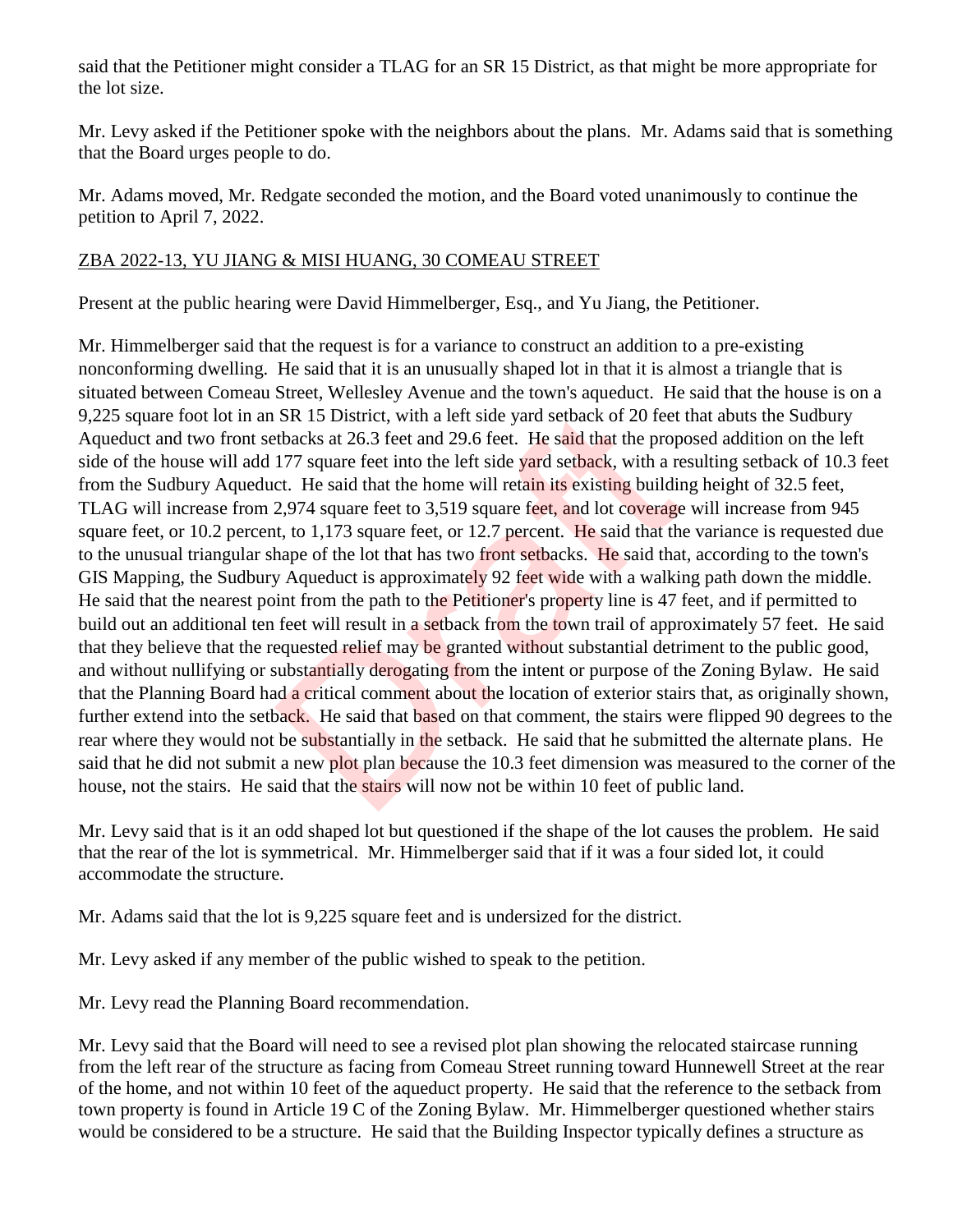something that is designed to provide protection or cover for humans or property. Mr. Adams said that a structure does not have to have a roof.

Mr. Levy asked if there is a fence between the lot and the aqueduct. Mr. Himmelberger said that there is no fence but the aqueduct is elevated.

Mr. Himmelberger said that the Petitioner is willing to accept a condition that no portion of the stairs will be closer than 10 feet to aqueduct property.

Mr. Adams moved, Mr. Redgate seconded the motion, and the Board voted unanimously to approve a variance, finding that literal enforcement of the provisions of the Zoning Bylaw would involve substantial hardship, financial or otherwise, to the petitioner owing to circumstances relating to the shape of such land, which does not generally affect the zoning district in which it is located, the hardship has not been selfcreated, and desirable relief may be granted without substantial detriment to the public good, and without nullifying or substantially derogating from the intent or purpose of the Zoning Bylaw, subject to conditions that a new plot plan be submitted showing the revised location of the stairs, that no portion of the stair structure shall be located within 10 feet of the property line at the Sudbury Aqueduct, the stairs shall be located at the rear of the house when viewed from Comeau Street, parallel to the east side of house, and revised elevation drawings shall be submitted.

#### ZBA 2022-14, 460 WESTON ROAD LLC, 460 WESTON ROAD

Present at the public hearing were David Himmelberger, Keith Miller, Architect, David Allen and Michael Rabb, 460 Weston Road, LLC, the Petitioner.

Mr. Himmelberger said that the request is for a special permit to raze and reconstruct a single family dwelling on an existing nonconforming lot. He said that the lot is oversized at 20,652 square feet in an SR10 District, and is a rear lot with less than required frontage on Weston Road. He said that the proposed house will be otherwise fully compliant with all Zoning and dimensional setbacks. within 10 feet of the property line at the Sudbury Aqued<br>ouse when viewed from Comeau Street, parallel to the<br>s shall be submitted.<br>ON ROAD LLC, 460 WESTON ROAD<br>mg were David Himmelberger, Keith Miller, Architect,<br>LLC, the

Mr. Levy said that it is a pork chop lot where the only issue is the frontage. He asked if the right of way is an easement. He said that the lot is landlocked. Mr. Himmelberger said that there is a deeded easement over the existing driveway, which is 18 feet wide.

Mr. Miller said that they tried to use the existing lot coverage and site conditions to provide privacy for the owners and the neighbors. He said that the intent of the project is to remove a nonconforming cape style structure, shed and detached garage and create a new modern style home on the existing, well screened 20,652 square foot lot. He said that they developed a plan to retain all mature growth trees and stay well clear of the wetlands buffer. He said that proposed plan exceeds the setback requirements, is approximately 200 feet from the street and 100 feet from the rear property line. He said that house is located behind another property at 458 Weston Road. He said that the primary public and window spaces will face west to the undeveloped woods and wetlands. He said that mature trees on the north and south will provide additional screening. He said that the driveway will be lined with trees. He said that the plans include an attached single story side facing garage to provide buffering and scale reduction between the proposed house and the existing home at 458 Weston Road. He said that they will reduce the overall driveway. He said that the modern style house allows them to keep the building shorter at 30'6". He said that the building reduces in size with each subsequent story, stepping down the volume and utilizing horizontal overhangs to provide further breakdown of massing. He said that they developed an earth tones palette to blend the structure with the surroundings. He said that some of the nearby houses on Weston and Mayo Roads are of comparable size and in one case, larger. He said that one of the houses currently under construction has approximately 5,700 square feet of TLAG. He said that Mr. Allen and Mr. Rabb spoke with some of the neighbors.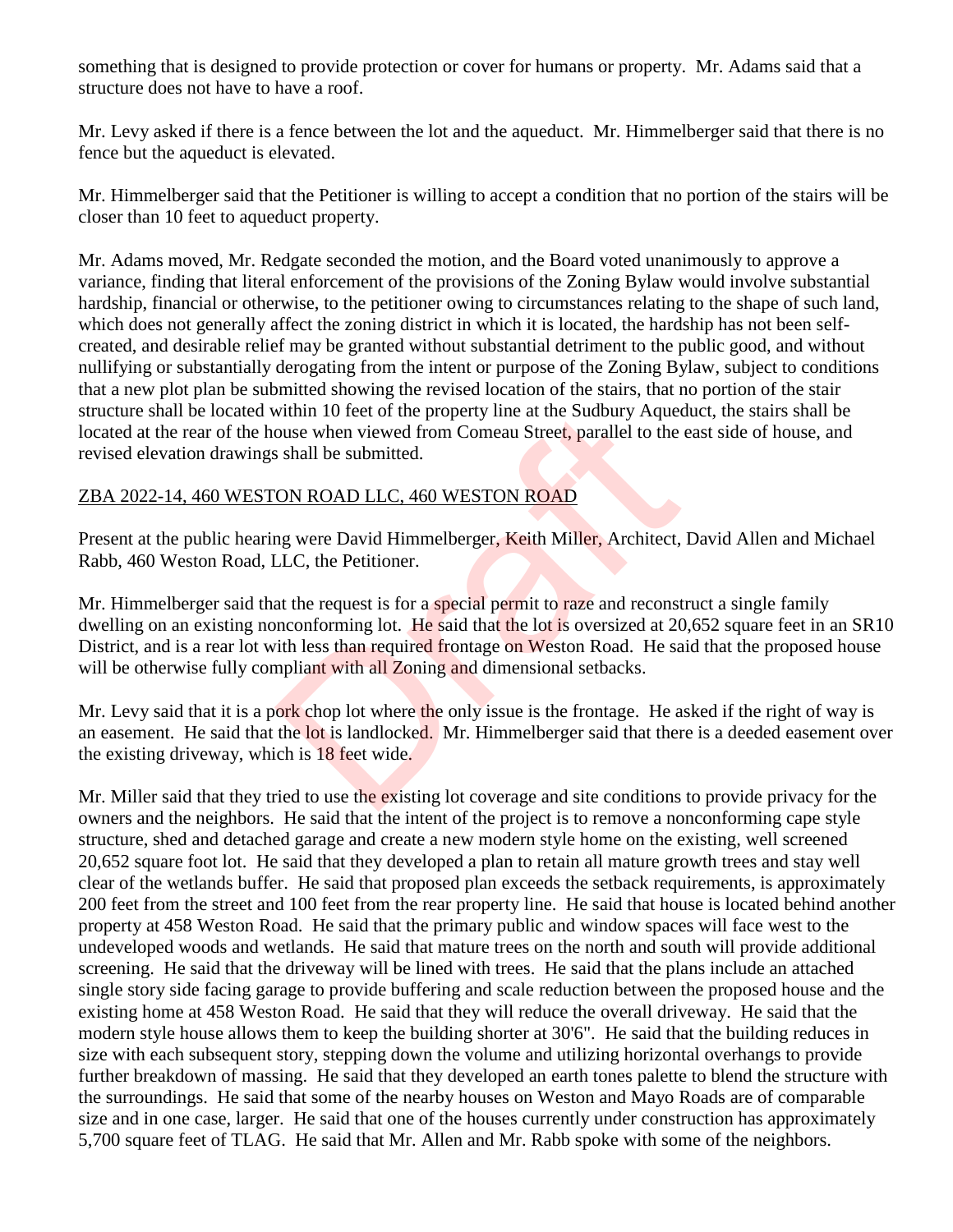Mr. Miller said that there are evergreen and deciduous trees around the property. He said that it is hard to see the property, even in the winter. He said that the design of the house and the distance from the other houses will not be substantially more detrimental.

Mr. Adams asked if this will be a spec house. Mr. Miller said that it will be.

Mr. Adams said that he thought that the house is too large. He said that the architect did break up the façade and the flat roofs cut down the height. He asked about the materials on the exterior of the house. Mr. Miller said that it will be a combination of stone, board and batten and stucco. Mr. Adams said that it is behind another house and set back from the street but it seems like a lot of house.

Mr. Miller said that their vision was to have the bulk of the structure facing and open to the wetlands behind the house and keep the privacy by maintaining the back yard distance and leaving the existing screening.

Mr. Himmelberger said that the renderings show how the lines are stepped back and how it was designed to face the rear. He displayed a town GIS map that shows the distance to the neighboring homes.

Mr. Levy said that very few houses that the Board has seen have seven bedrooms. Mr. Miller said that it is an open plan where the height counts double for TLAG. He said that many people are currently using the bedroom space as home offices. He said that the TLAG is 5,880 square feet. He said that even though it is a 10,000 square foot zone, they used the threshold for the 20,000 square foot rule for Large House Review. w houses that the Board has seen have seven bedrooms<br>ight counts double for TLAG. He said that many peop<br>ffices. He said that the TLAG is 5,880 square feet. He<br>hey used the threshold for the 20,000 square foot rule f<br>a pro

Mr. Levy asked if there is a proposed infiltration system. Mr. Miller said that civil engineer plan Sheet 3 of 4 shows some initial infiltrations systems.

Mr. Redgate confirmed that no Wetlands permitting was required.

Mr. Miller said that the project was reviewed by the Historical Commission.

Mr. Levy asked about the deed. Mr. Himmelberger said that the deed references that the premises were shown on a plan of land, dated April 1925, which may have pre-dated Zoning.

Mr. Levy asked if any member of the public wished to speak to the petition.

Charlie Crevo, 458 Weston Road, said that he represents the 458 Weston Road Realty Trust. He said that he supports construction of a new home at 460 Weston Road but has a problem with the proposed house. He said that it was represented that the house at the front would shield the house at the back. He said that the height of the ridge of the house at front is approximately 14 feet and clearly the proposed house will tower over it. He said that it is basically a three story house. He said that it does not set well with the houses around it and is not in character with houses in the neighborhood. He asked about plans for water, sewer, gas and electric utilities. He said that he believes that he owns the strip of land. He said that his recollection is that 458 Weston Road Realty Trust is the grantor for the easement.

Mr. Himmelberger said that the owner of an easement has the right to install subsurface utilities beneath the easement. Mr. Levy said that an easement is governed by the terms of the easement. Mr. Himmelberger said that they already have the existing connections.

Mr. Miller confirmed that the house is on septic. Mr. Allen said that the intent is to tie into the town system.

Mr. Crevo said that he believes that the whole has to be satisfied before a decision is made whether or not you can build a house. Mr. Himmelberger said that the Building Inspector determines whether it can be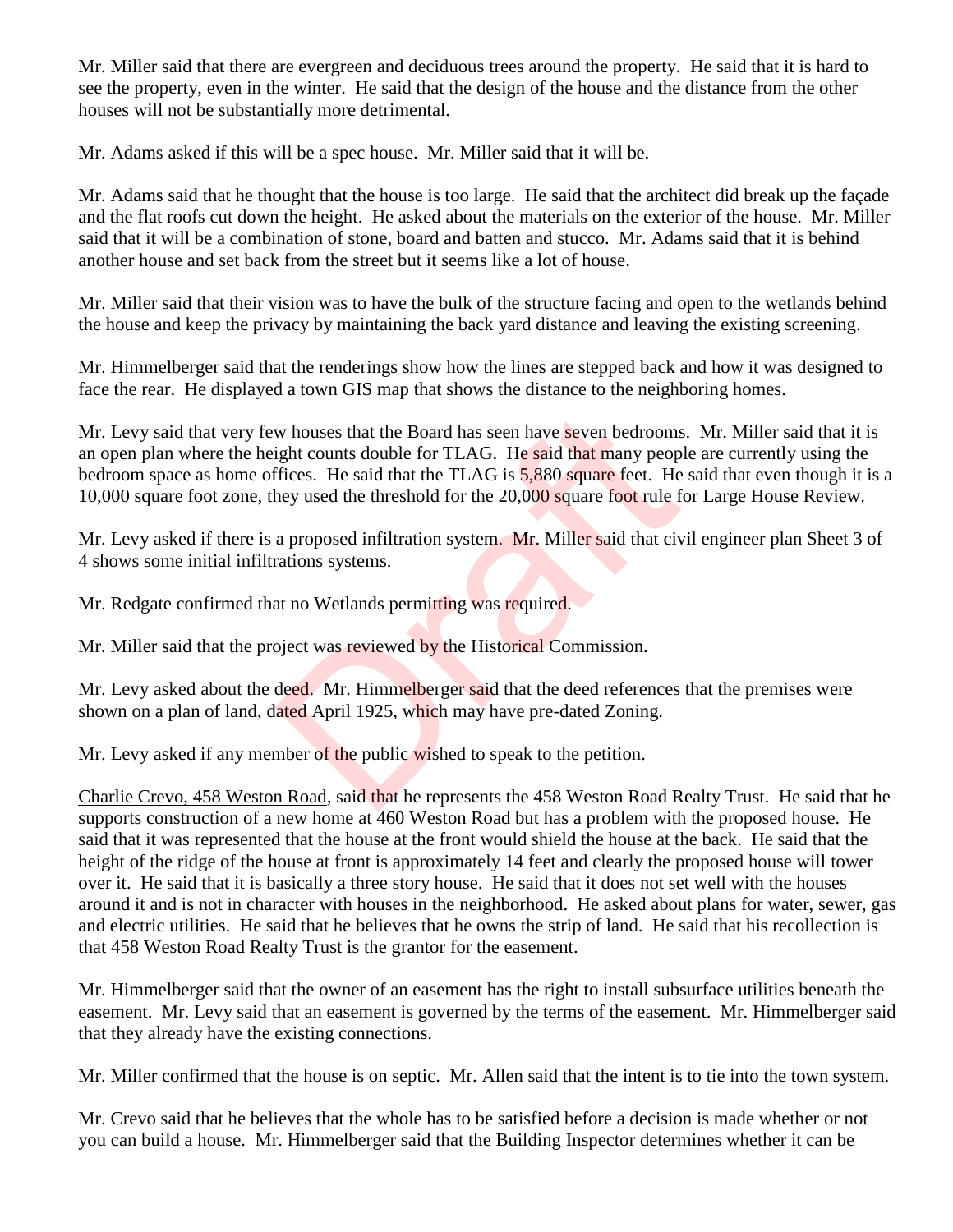built. Mr. Levy said that the town had a program to encourage people to get off of septic and hook up to sewer.

Mr. Levy said that Board has to consider access for utilities. He asked about the other utilities. Mr. Rabb said that the electric service will be above ground. Mr. Crevo said that the existing service will not provide enough amperage.

Mr. Adams confirmed that Mr. Crevo thought that the house was too big and the style was not consistent with the neighborhood. Mr. Crevo said that he has been a builder in town since 1985 and is sensitive to those issues.

Mr. Levy said that the legal standard that the Board has to consider is whether the proposed new structure will be substantially more detrimental to the neighborhood than the existing structure.

Mr. Rabb said that when they bought the house, they were told that within two years they were mandated to connect to the town sewer system. He said that he has been in contact with the town's engineering division and was told that the town has to do something on their end to prepare the connection. Mr. Levy said that the town cannot give rights over private property other than by eminent domain taking.

Mr. Levy read the Planning Board recommendation.

Mr. Adams said that the house is too big. He asked about taking the top floor off. Mr. Rabb said that the house backs up to two three story houses and cannot be seen from the street. Mr. Adams said that the Board has to be satisfied that the proposed structure will not be substantially more detrimental to the neighborhood. He said that the house is larger than it needs to be. He said that they are trying to get as much square footage in there as they can. He said that there was effort to scale it down as it went up. has to do something on their end to prepare the connect sover private property other than by eminent domain t g Board recommendation.<br>
Drag Board recommendation.<br>
Drag Board recommendation.<br>
Drag Board recommendation.<br>
Dra

Mr. Redgate said that the size of the home can be mitigated. He said that the Petitioner should have worked out issues with the easement with the neighbor. Mr. Rabb said that he sent a letter to Mr. Crevo, who responded that they can try to make it work. Mr. Crevo said that he responded that he wanted to see the plans. Mr. Levy said that the Board always encourages Petitioners to discuss the plans with their neighbors.

Mr. Levy confirmed that the house at the front is a bungalow with a ridge height of 14 feet. Mr. Miller said that Mr. Crevo's garage is between his house and the proposed house. He said that they positioned the garage to break down the scale at the front of the house so that the neighbor was not facing full massing. He said that they pushed it back as far as they could, given where the wetlands are.

Mr. Levy confirmed that 460 Weston Road LLC owns the house. He asked if there was a Title 5 Certificate. Mr. Rabb said that no one is currently living at the house.

Mr. Levy said that the sewer/septic issues will have to be resolved. He said that they need to have a legal right to go down the driveway.

Mr. Himmelberger said that the proposed infiltration system is shown on Civil Plan, Sheet 2 of 4.

Mr. Himmelberger asked for a 5 minute recess at 9:18 pm.

The hearing reconvened at 9:21 pm. Mr. Miller said that they can take some of the square footage out of the house and reduce the size.

Mr. Levy discussed allowing the petition to be withdrawn without prejudice versus continuing the matter.